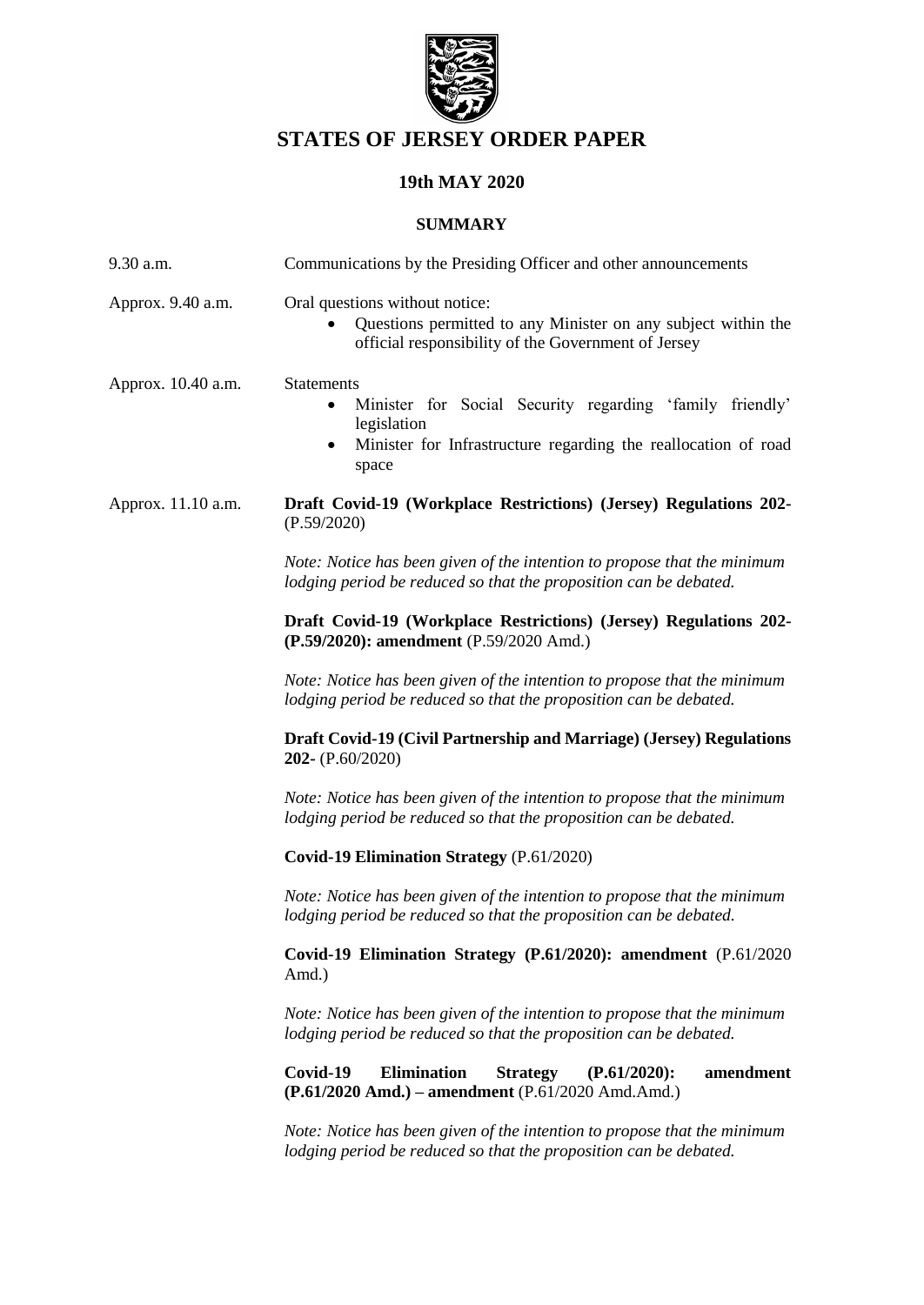

**Covid-19 Elimination Strategy (P.61/2020): second amendment** (P.61/2020 Amd.(2))

*Note: Notice has been given of the intention to propose that the minimum lodging period be reduced so that the proposition can be debated.*

**[Covid-19 Elimination Strategy \(P.61/2020\): third amendment](https://statesassembly.gov.je/AssemblyPropositions/2020/P.61-2020Amd(3).pdf)** [\(P.61/2020](https://statesassembly.gov.je/AssemblyPropositions/2020/P.61-2020Amd(3).pdf) Amd.(3)**.**

*Note: Notice has been given of the intention to propose that the minimum lodging period be reduced so that the proposition can be debated.*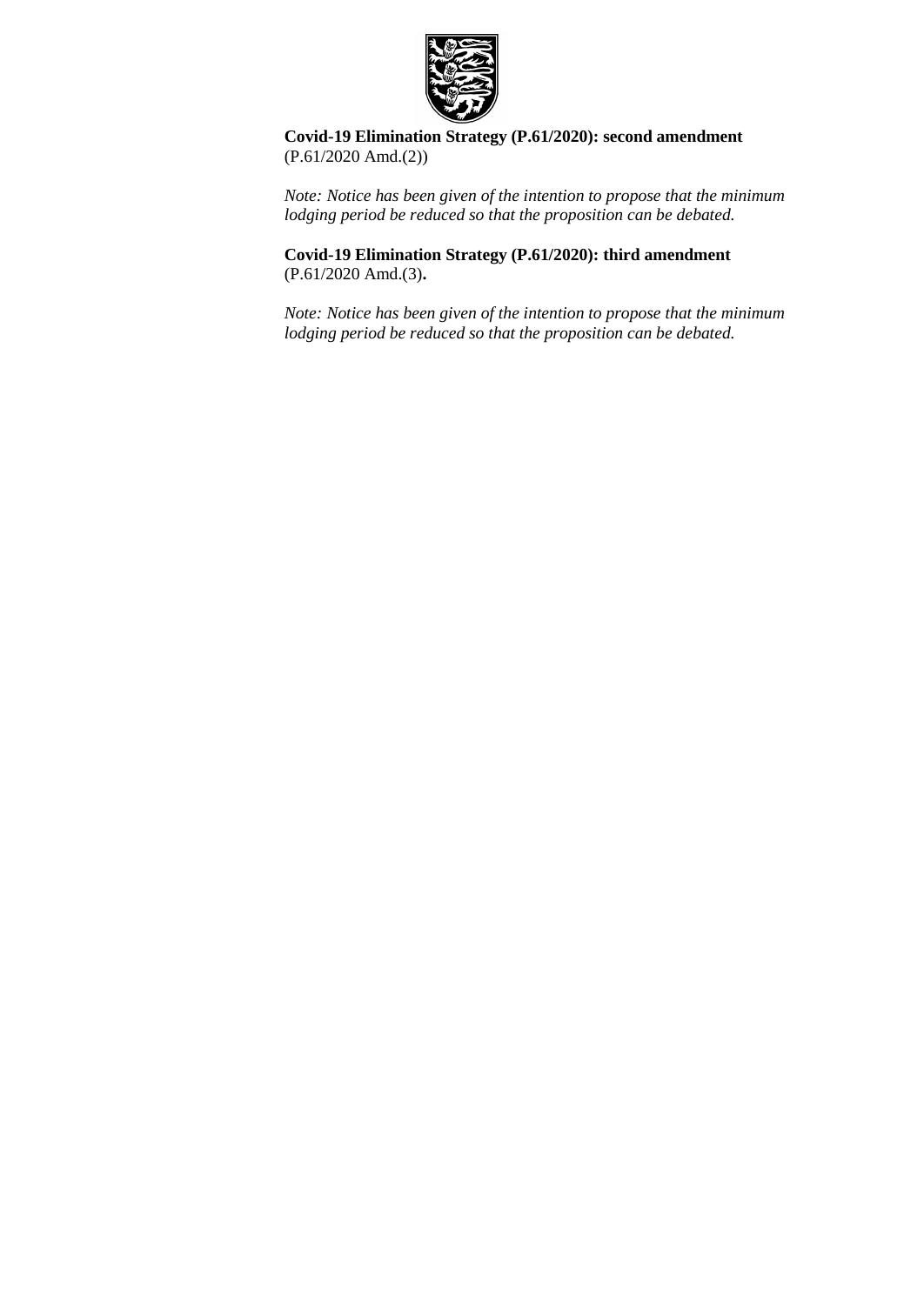

# **STATES OF JERSEY ORDER PAPER**

# **19th MAY 2020**

#### **CONSOLIDATED**

## **A. COMMUNICATIONS BY THE PRESIDING OFFICER**

**B. TABLING OF SUBORDINATE ENACTMENTS**

*(Explanatory note attached)*

\* [Covid-19 \(Restricted Trading\) \(Amendment No. 2\) \(Jersey\) Order 2020.](https://www.jerseylaw.je/laws/enacted/Pages/RO-064-2020.aspx) *[Minister for Health and Social Services.](https://www.jerseylaw.je/laws/enacted/Pages/RO-064-2020.aspx)* [R&O.64/2020.](https://www.jerseylaw.je/laws/enacted/Pages/RO-064-2020.aspx)

#### **C. DOCUMENTS PRESENTED**

| $\ast$ | Draft Covid-19 (Workplace Restrictions) (Jersey) Regulations 202- (P.59/2020):<br>comments.<br>Presented: 18th May 2020, Economic and International Affairs Scrutiny Panel. | P.59/2020.<br>Com.       |
|--------|-----------------------------------------------------------------------------------------------------------------------------------------------------------------------------|--------------------------|
| $\ast$ | Draft Covid-19 (Civil Partnership and Marriage) (Jersey) Regulations 202-<br>(P.60/2020): comments.<br>Presented: 18th May 2020, Education and Home Affairs Scrutiny Panel. | P.60/2020.<br>Com.       |
| $\ast$ | Jersey Office of the Information Commissioner: Annual Report 2019.<br>Presented: 15th May 2020, Minister for Economic Development, Tourism, Sport and<br>Culture.           | R.49/2020.               |
| D.     | <b>NOTIFICATION OF LODGED PROPOSITIONS</b>                                                                                                                                  |                          |
|        | Draft Covid-19 (Workplace Restrictions) (Jersey) Regulations 202-.<br>Lodged: 14th May 2020, Minister for Health and Social Services.                                       | P.59/2020.               |
| $\ast$ | Draft Covid-19 (Workplace Restrictions) (Jersey) Regulations 202- (P.59/2020):<br>amendment.<br>Lodged: 18th May 2020, Minister for Health and Social Services.             | P.59/2020.<br>Amd.       |
|        | Draft Covid-19 (Civil Partnership and Marriage) (Jersey) Regulations 202-.<br>Lodged: 14th May 2020, Minister for Home Affairs.                                             | P.60/2020.               |
|        | Covid-19 Elimination Strategy.<br>Lodged: 14th May 2020, Deputy J.H. Perchard of St. Saviour.                                                                               | P.61/2020.               |
| $\ast$ | Covid-19 Elimination Strategy (P.61/2020): amendment.<br>Lodged: 15th May 2020, Deputy K.F. Morel of St. Lawrence.                                                          | P.61/2020.<br>Amd.       |
| $\ast$ | Covid-19 Elimination Strategy (P.61/2020): amendment (P.61/2020 Amd.) -<br>amendment.<br>Lodged: 18th May 2020, Chief Minister.                                             | P.61/2020.<br>Amd.Amd.   |
| $\ast$ | Covid-19 Elimination Strategy (P.61/2020): second amendment.<br>Lodged: 18th May 2020, Chief Minister.                                                                      | P.61/2020.<br>Amd. $(2)$ |
| $\ast$ | Covid-19 Elimination Strategy (P.61/2020): third amendment.<br>Lodged: 18th May 2020, Deputy K.G. Pamplin of St. Saviour.                                                   | P.61/2020.<br>Amd. $(3)$ |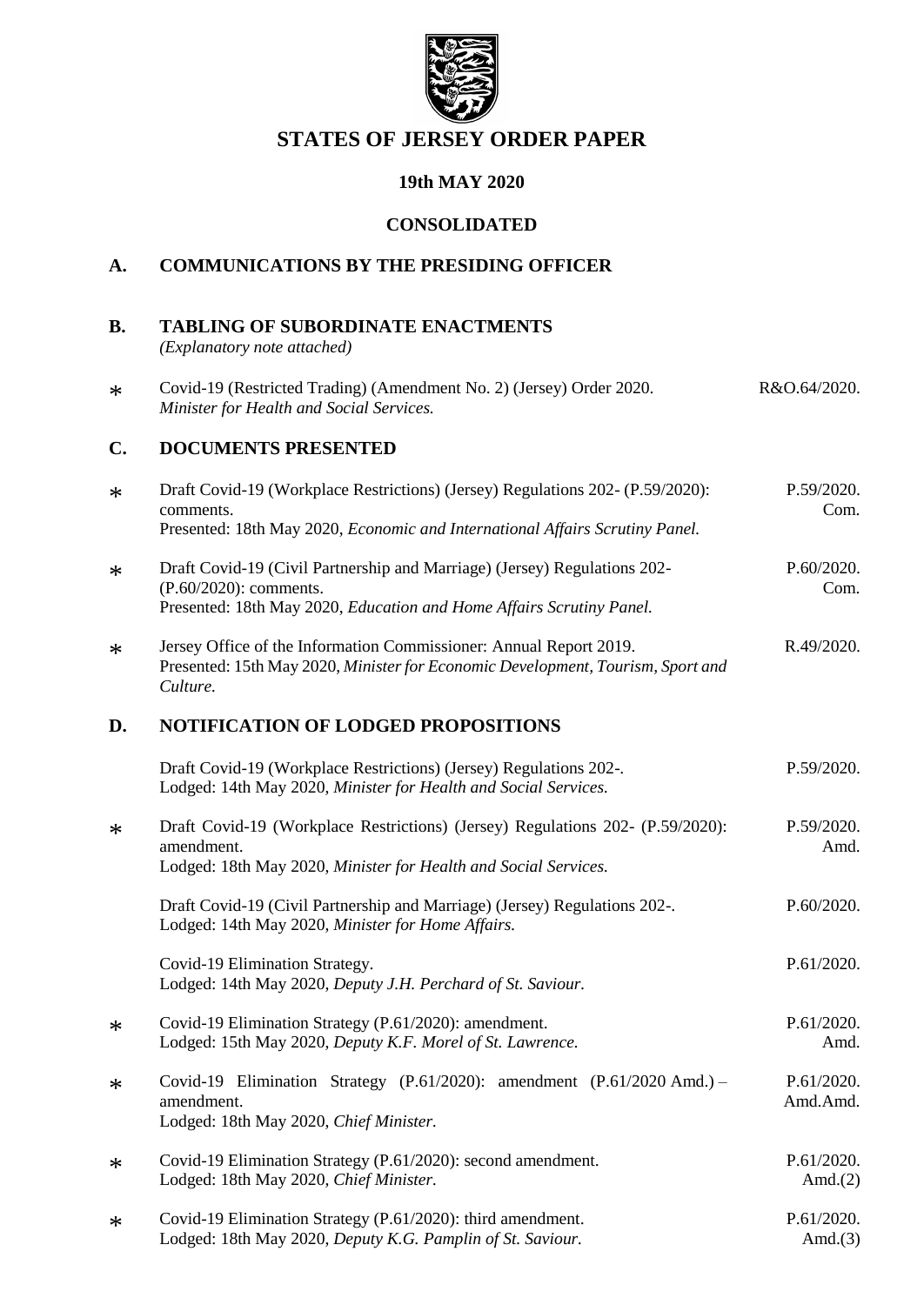

\* [Regulation of Covid-19 testing undertaken by private entities.](https://statesassembly.gov.je/AssemblyPropositions/2020/P.62-2020.pdf) [Lodged: 18th May 2020,](https://statesassembly.gov.je/AssemblyPropositions/2020/P.62-2020.pdf) *Deputy K.F. Morel of St. Lawrence.*

### **I. QUESTIONS**

#### **Questions to Ministers without notice (1 hour) –**

Questions permitted to any Minister on any subject within the official responsibility of the Government of Jersey.

#### **K. STATEMENTS ON A MATTER OF OFFICIAL RESPONSIBILITY**

- \* The Minister for Social Security will make a statement regarding 'family friendly' legislation.
- \* The Minister for Infrastructure will make a statement regarding the reallocation of road space.

#### **L. PUBLIC BUSINESS**

**[Draft Covid-19 \(Workplace Restrictions\) \(Jersey\) Regulations 202-.](https://statesassembly.gov.je/AssemblyPropositions/2020/P.59-2020.pdf)** Lodged: 14th May 2020, *[Minister for Health and Social Services.](https://statesassembly.gov.je/AssemblyPropositions/2020/P.59-2020.pdf)* [P.59/2020.](https://statesassembly.gov.je/AssemblyPropositions/2020/P.59-2020.pdf)

*Note: Because of the requirement for a six-week lodging period, the minimum lodging period of the proposition of the Minister for Health and Social Services will expire on Thursday 25th June 2020. The Minister has therefore given notice of his intention to propose, in accordance with Standing Order 26(7), that the minimum lodging period for the proposition be reduced in order that it can be debated at the meeting.*

\* [Draft Covid-19 \(Workplace Restrictions\) \(Jersey\) Regulations 202-](https://statesassembly.gov.je/AssemblyPropositions/2020/P.59-2020Com.pdf) (P.59/2020): [comments.](https://statesassembly.gov.je/AssemblyPropositions/2020/P.59-2020Com.pdf) Presented: 18th May 2020, *[Economic and International Affairs Scrutiny Panel.](https://statesassembly.gov.je/AssemblyPropositions/2020/P.59-2020Com.pdf)* [P.59/2020.](https://statesassembly.gov.je/AssemblyPropositions/2020/P.59-2020Com.pdf) [Com.](https://statesassembly.gov.je/AssemblyPropositions/2020/P.59-2020Com.pdf)

\* **[Draft Covid-19 \(Workplace Restrictions\) \(Jersey\) Regulations 202-](https://statesassembly.gov.je/AssemblyPropositions/2020/P.59-2020Amd.pdf) (P.59/2020): [amendment.](https://statesassembly.gov.je/AssemblyPropositions/2020/P.59-2020Amd.pdf)** [P.59/2020.](https://statesassembly.gov.je/AssemblyPropositions/2020/P.59-2020Amd.pdf) [Amd.](https://statesassembly.gov.je/AssemblyPropositions/2020/P.59-2020Amd.pdf)

Lodged: 18th May 2020, *[Minister for Health and Social Services.](https://statesassembly.gov.je/AssemblyPropositions/2020/P.59-2020Amd.pdf)*

*Note: Because of the requirement for a two-week lodging period, the minimum lodging period of the amendment of the Minister for Health and Social Services will expire on Monday 1st June 2020. The Minister has therefore given notice of his intention to propose, in accordance with Standing Order 26(7), that the minimum lodging period for the proposition be reduced in order that it can be debated at the meeting.*

**[Draft Covid-19 \(Civil Partnership and Marriage\) \(Jersey\) Regulations 202-.](https://statesassembly.gov.je/AssemblyPropositions/2020/P.60-2020.pdf)** Lodged: 14th May 2020, *[Minister for Home Affairs.](https://statesassembly.gov.je/AssemblyPropositions/2020/P.60-2020.pdf)* [P.60/2020.](https://statesassembly.gov.je/AssemblyPropositions/2020/P.60-2020.pdf)

*Note: Because of the requirement for a six-week lodging period, the minimum lodging period of the proposition of the Minister for Home Affairs will expire on Thursday 25th June 2020. The Minister has therefore given notice of his intention to propose, in accordance with Standing Order 26(7), that the minimum lodging period for the proposition be reduced in order that it can be debated at the meeting.*

\* [Draft Covid-19 \(Civil Partnership and Marriage\) \(Jersey\) Regulations 202-](https://statesassembly.gov.je/AssemblyPropositions/2020/P.60-2020Com.pdf) [\(P.60/2020\): comments.](https://statesassembly.gov.je/AssemblyPropositions/2020/P.60-2020Com.pdf) Presented: 18th May 2020, *[Education and Home Affairs Scrutiny Panel.](https://statesassembly.gov.je/AssemblyPropositions/2020/P.60-2020Com.pdf)* [P.60/2020.](https://statesassembly.gov.je/AssemblyPropositions/2020/P.60-2020Com.pdf) [Com.](https://statesassembly.gov.je/AssemblyPropositions/2020/P.60-2020Com.pdf)

[P.62/2020.](https://statesassembly.gov.je/AssemblyPropositions/2020/P.62-2020.pdf)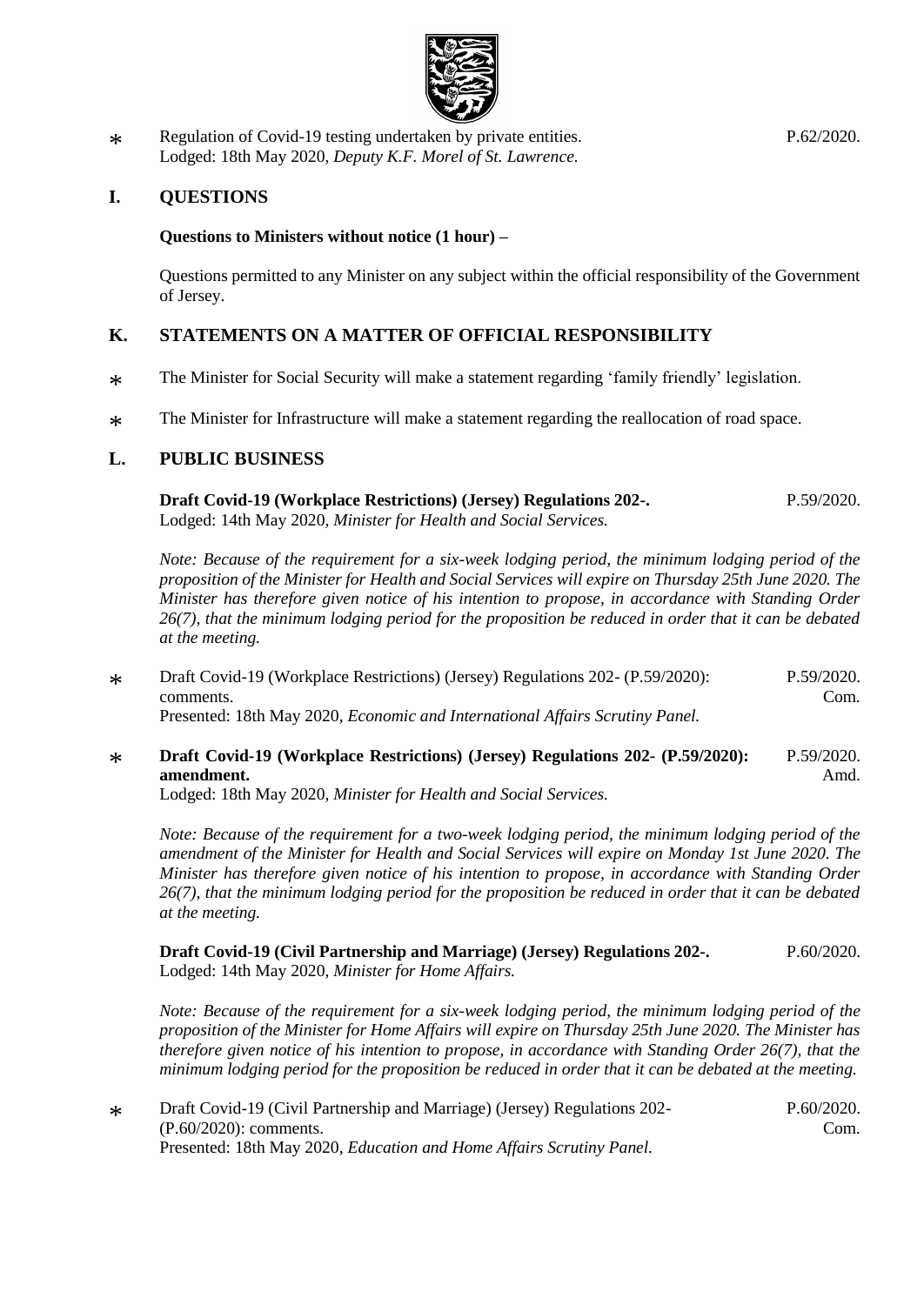

#### \* **[Covid-19 Elimination Strategy.](https://statesassembly.gov.je/AssemblyPropositions/2020/P.61-2020.pdf)**

Lodged: 14th May 2020, *[Deputy J.H. Perchard of St.](https://statesassembly.gov.je/AssemblyPropositions/2020/P.61-2020.pdf) Saviour.*

*Note: Because of the requirement for a four-week lodging period, the minimum lodging period of the proposition of Deputy J.H. Perchard of St. Saviour will expire on Thursday 11th June 2020. The Deputy has therefore given notice of her intention to propose, in accordance with Standing Order 26(7), that the minimum lodging period for the proposition be reduced in order that it can be debated at the meeting.*

\* **[Covid-19 Elimination Strategy \(P.61/2020\): amendment.](https://statesassembly.gov.je/AssemblyPropositions/2020/P.61-2020Amd.pdf)** [Lodged: 15th May 2020,](https://statesassembly.gov.je/AssemblyPropositions/2020/P.61-2020Amd.pdf) *Deputy K.F. Morel of St. Lawrence.* [P.61/2020.](https://statesassembly.gov.je/AssemblyPropositions/2020/P.61-2020Amd.pdf) [Amd.](https://statesassembly.gov.je/AssemblyPropositions/2020/P.61-2020Amd.pdf)

*Note: Because of the requirement for a one-week lodging period, the minimum lodging period of the amendment of Deputy K.F. Morel of St. Lawrence will expire on Friday 22nd May 2020. The Deputy has therefore given notice of his intention to propose, in accordance with Standing Order 26(7), that the minimum lodging period for the proposition be reduced in order that it can be debated at the meeting.*

\* **[Covid-19 Elimination Strategy \(P.61/2020\): amendment \(P.61/2020](https://statesassembly.gov.je/AssemblyPropositions/2020/P.61-2020AmdAmd.pdf) Amd.) – [amendment.](https://statesassembly.gov.je/AssemblyPropositions/2020/P.61-2020AmdAmd.pdf)** [P.61/2020.](https://statesassembly.gov.je/AssemblyPropositions/2020/P.61-2020AmdAmd.pdf) [Amd.Amd.](https://statesassembly.gov.je/AssemblyPropositions/2020/P.61-2020AmdAmd.pdf)

[Lodged: 18th May 2020,](https://statesassembly.gov.je/AssemblyPropositions/2020/P.61-2020AmdAmd.pdf) *Chief Minister.*

*Note: Because of the requirement for a four-day lodging period, the minimum lodging period of the amendment of the Chief Minister will expire on Friday 22nd May 2020. The Chief Minister has therefore given notice of his intention to propose, in accordance with Standing Order 26(7), that the minimum lodging period for the proposition be reduced in order that it can be debated at the meeting.*

\* **Covid-19 Elimination Strategy (P.61/2020): second amendment.** Lodged: 18th May 2020, *Chief Minister.* P.61/2020. Amd.(2)

*Note: Because of the requirement for a one-week lodging period, the minimum lodging period of the amendment of the Chief Minister will expire on Monday 25th May 2020. The Chief Minister has therefore given notice of his intention to propose, in accordance with Standing Order 26(7), that the minimum lodging period for the proposition be reduced in order that it can be debated at the meeting.*

| Covid-19 Elimination Strategy (P.61/2020): third amendment. | P.61/2020. |
|-------------------------------------------------------------|------------|
| Lodged: 18th May 2020, Deputy K.G. Pamplin of St. Saviour.  | Amd. $(3)$ |

*Note: Because of the requirement for a one-week lodging period, the minimum lodging period of the amendment of Deputy K.G. Pamplin of St. Saviour will expire on Monday 25th May 2020. The Deputy has therefore given notice of his intention to propose, in accordance with Standing Order 26(7), that the minimum lodging period for the proposition be reduced in order that it can be debated at the meeting.*

#### **DR. M. EGAN Greffier of the States**

18th May 2020

**An asterisk** \* **in the left-hand margin denotes either a new item added to this Order Paper since the Order Paper was first published on 14th May 2020, or an item which has been altered or moved.**

[P.61/2020.](https://statesassembly.gov.je/AssemblyPropositions/2020/P.61-2020.pdf)